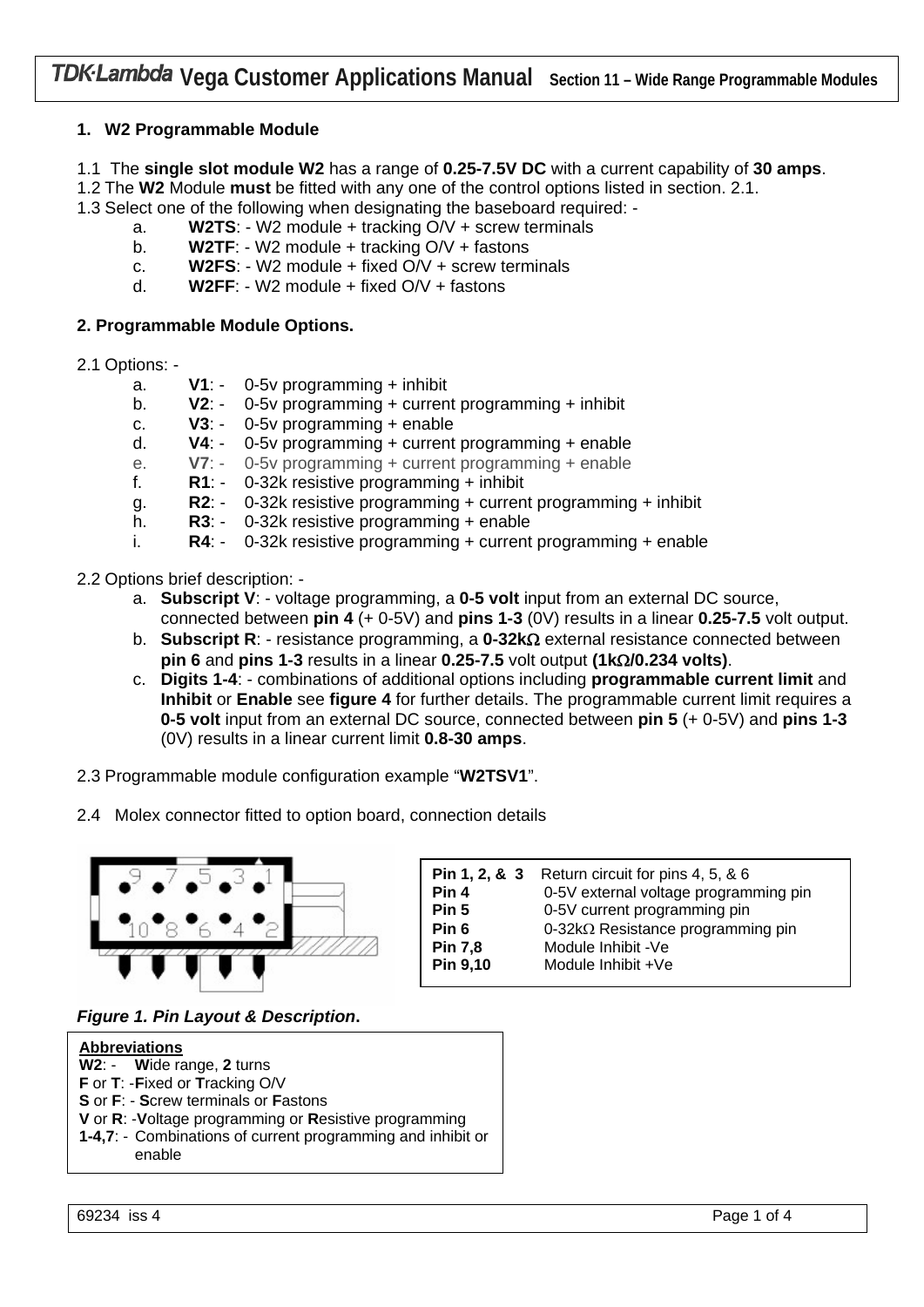# **3. W5 Programmable Module**

3.1 The **single slot module W5** has a range of **0.25-32V DC** with a current capability of **8.5 amps**.

3.2 The **W5** Module **must** be fitted with any one of the control options listed in section. 4.1.

- 3.3 Select one of the following when designating the baseboard required:
	- a. **W5TS**: W5 module + tracking O/V + screw terminals
	- b. **W5TF**: W5 module + tracking O/V + fastons
	- c. **W5FS**: W5 module + fixed O/V + screw terminals
	- d. **W5FF**: W5 module + fixed O/V + fastons

### **4. Programmable Module Options.**

- 4.1 Options:
	- a. **V1**: 0-5v programming + inhibit
	- b. **V2**: -0-5v programming + current programming + inhibit
	- c. **V3**: 0-5v programming + enable
	- d. **V4**: 0-5v programming + current programming + enable
	- e. **R1**: 0-32k resistive programming + inhibit
	- f. **R2**: 0-32k resistive programming + current programming + inhibit
	- g. **R3**: 0-32k resistive programming + enable
	- h. **R4**: 0-32k resistive programming + current programming + enable
- 4.2 Options brief description:
	- d. **Subscript V**: voltage programming, a **0-5 volt** input from an external DC source, connected between **pin 4** (+ 0-5V) and **pins 1-3** (0V) results in a linear **0.25-32** volt output.
	- e. **Subscript R**: resistance programming, a **0-32k**Ω external resistance connected between **pin 6** and **pins 1-3** results in a linear **0.25-32** volt output **(1k**Ω**/volt)**.
	- f. **Digits 1-4**: combinations of additional options including **programmable current limit** and **Inhibit** or **Enable** see **figure 4** for further details. The programmable current limit requires a **0-5 volt** input from an external DC source, connected between **pin 5** (+ 0-5V) and **pins 1-3** (0V) results in a linear current limit **0.8-8 amps**.

4.3 Programmable module configuration example "**W5TSV1**".

4.4 Molex connector fitted to option board, connection details: -



| Pin 1, 2, & 3    | Return circuit for pins 4, 5, & 6         |
|------------------|-------------------------------------------|
| Pin 4            | 0-5V external voltage programming pin     |
| Pin 5            | 0-5V current programming pin              |
| Pin <sub>6</sub> | 0-32 $k\Omega$ Resistance programming pin |
| Pin 7, 8         | Module Inhibit or Enable -Ve              |
| Pin 9, 10        | Module Inhibit or Enable +Ve              |

**Figure 2. Pin Layout & Description.**

| <b>Abbreviations</b>                                             |  |  |
|------------------------------------------------------------------|--|--|
| W5: - Wide range, 5 turns                                        |  |  |
| F or T: - Fixed or Tracking O/V                                  |  |  |
| S or F: - Screw terminals or Fastons                             |  |  |
| V or R: - Voltage programming or Resistive programming           |  |  |
| 1-4: - Combinations of current programming and inhibit or enable |  |  |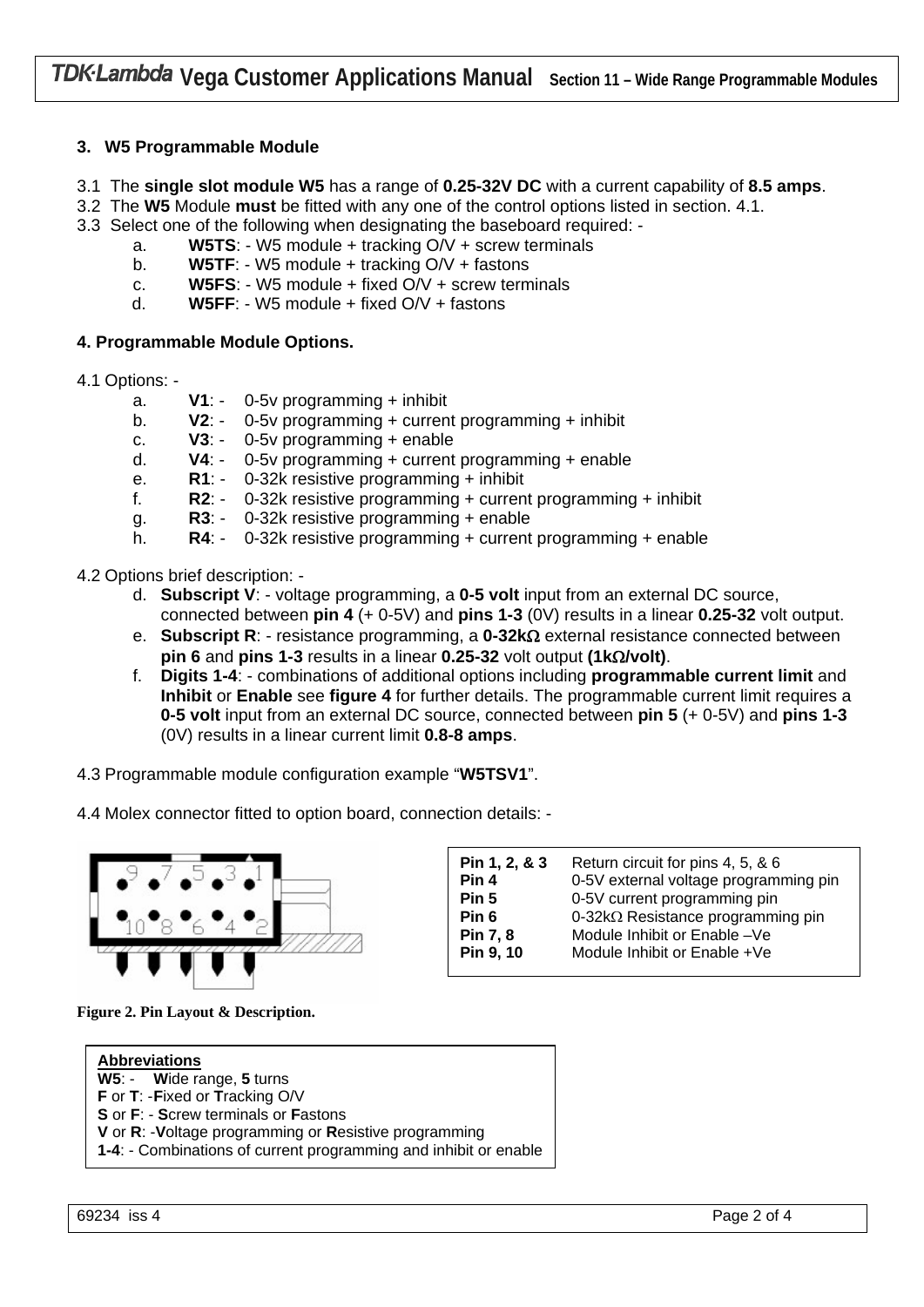

**Mating connector information:**  Note: housing and pins supplied with each power supply. Housing: Molex 51110-1060 Crimp pin: Molex 50394-8051 Hand Crimp Tool: 69008-0959 (Europe or Japan) Or 11-01-0204(USA)

**Figure 3. Module with required option board fitted.** 

### **Module Selection, Inhibit or Enable circuit connections**



Internal to the module inhibit/enable is a 390ohm 1/8W resistor and the diode of an opto-coupler.

To INHIBIT/ENABLE the module apply 2-5V between +ve and -ve. Do not apply >6V or damage may result, although higher voltages may be used to drive the circuit in which case additional series resistor should be used to limit the current. A current of 1-10mA will inhibit the module. Ensure 13mA is not exceeded.

When a module is inhibited, there may be up to 0.05V remaining at the outputs of the module.





#### **General Installation**

All switch mode power supplies can be sensitive to stray inductance in the power leads and specifically in remote sense leads if installed poorly. Poor transient response or high noise pickup and also intermittent tripping of Over-voltage protection are possible problems. Observing a few simple installation rules will ensure a trouble free function: -

When connecting Vega by means of a cable harness, run the remote sense as a twisted pair and power output cables as a twisted pair where possible. Keep cable runs as short as possible.